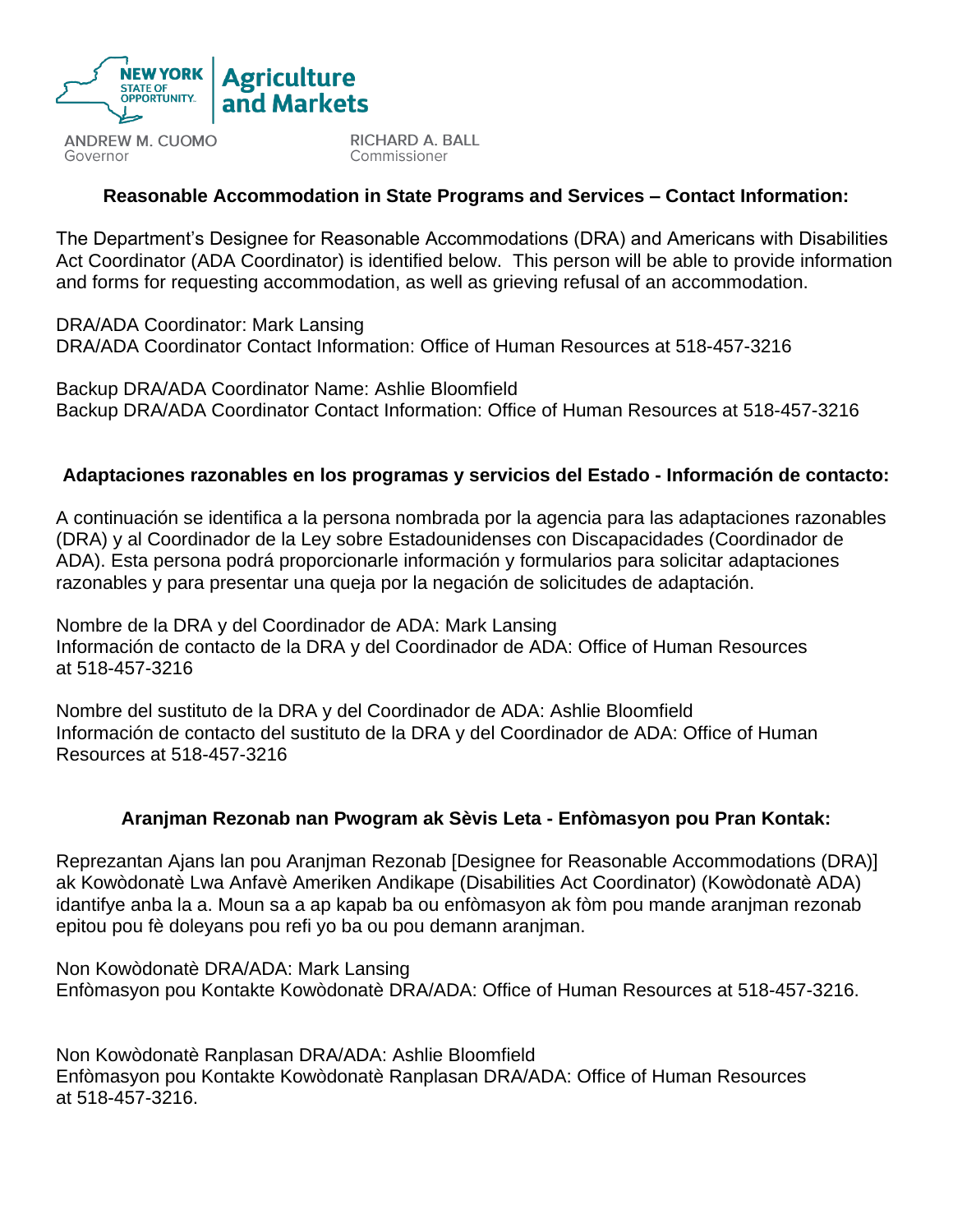

**ANDREW M. CUOMO** Governor

**RICHARD A. BALL** Commissioner

### **Adattamento ragionevole nell'ambito di programmi e servizi erogati dallo stato. Recapiti:**

Di seguito è indicato il nome del responsabile dell'adattamento ragionevole (DRA), nonché del coordinatore dell'ADA per l'agenzia. Tale figura è in grado di fornire informazioni e moduli per richiedere eventuali adattamenti ragionevoli e presentare un reclamo in caso di rifiuto di una richiesta di adattamento ragionevole.

Nome DRA/coordinatore dell'ADA: Mark Lansing Recapiti DRA/coordinatore dell'ADA: Office of Human Resources at 518-457-3216.

Nome sostituto DRA/coordinatore dell'ADA: Ashlie Bloomfield Recapiti sostituto DRA/coordinatore dell'ADA: Office of Human Resources at 518-457-3216.

## 주 프로그램 및 서비스 시 정당한 편의제공 **–** 연락처 정보**:**

해당 기관의 정당한 편의제공을 위한 피지명자(DRA) 및 미국 장애인법 담당자(ADA 담당자)가 아래 명시되어 있습니다. 해당인은 귀하가 정당한 편의제공을 요청하거나 편의제공 요청 거부에 항의할 수 있도록 필요한 정보 및 양식을 제공할 것입니다.

DRA/ADA 담당자 이름: Mark Lansing DRA/ADA 담당자 연락처 정보: Office of Human Resources at 518-457-3216.

예비 DRA/ADA 담당자 이름: Ashlie Bloomfield 예비 DRA/ADA 담당자 연락처 정보: Office of Human Resources at 518-457-3216.

#### **Разумное приспособление в государственных программах и службах — контактные данные:**

Назначенное агентством лицо для разумного приспособления (DRA) и координатор по выполнению закона «О гражданах США с ограниченными возможностями» (координатор ADA) указаны ниже. Данное лицо сможет предоставить вам информацию и формы для запроса разумного приспособления, а также для обжалования отказов на запросы о приспособлении.

Фамилия и имя координатора DRA/ADA: Mark Lansing Контактные данные координатора DRA/ADA: Office of Human Resources at 518-457-3216.

Фамилия и имя замещающего координатора DRA/ADA: Ashlie Bloomfield Контактные данные замещающего координатора DRA/ADA: Office of Human Resources at 518-457-3216.